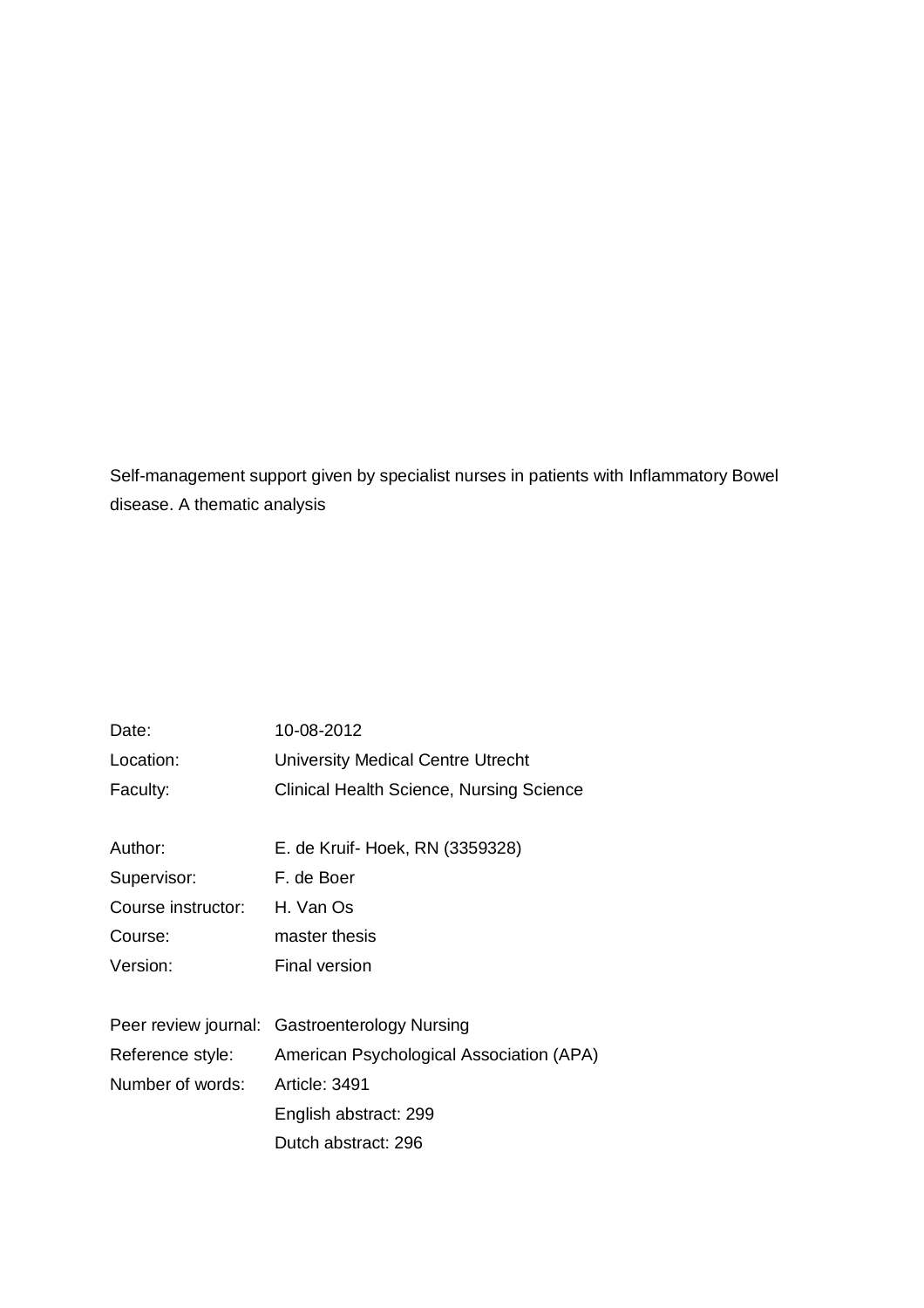### Introduction

Inflammatory Bowel disease (IBD) is a chronic disease also known as Ulcerative Colitis (UC) or Crohns' disease (CD). Characterized by periods of exacerbations and remission, the severity of symptoms like abdominal pain, bloody diarrhea, fecal urgency and weight loss, fluctuates unpredictable overtime (Albersnagel, 2007; Kennedy, 2004). These symptoms can disable patients e.g. on education, work and social life due to problems such as fatigue, loss of control, negative body image and feelings of fear and isolation (Casati, 2000). Treatment of IBD focuses on prolonging the periods of remission (Albersnagel 2007; Robinson 2008; Lakatos, 2009). Patients require lifelong treatment consisting of medical management, lifestyle changes and, sometimes, surgical intervention (Albersnagel, 2007; Lakatos, 2009). Literature indicates treatment of IBD to be a complex process due to adverse effects, complications (Robinson, 2008; Turnbough, 2007) and non-adherence among medication and lifestyle changes (Albersnagel, 2007; Robinson, 2008; Turnbough, 2007). Swift treatment of exacerbations is important. Therefore, guided self-management support seems a suitable strategy in IBD treatment (Kennedy, 2004; Robinson, 2001).

### *Self-management*

According to Lorig (2003) patients are responsible for their day-to-day care in managing their chronic disease, which can be described as self-management. Barlow (2002) defined selfmanagement as '*the individual's ability to manage the symptoms, treatment, physical and psychosocial consequences, and lifestyle changes inherent in living with a chronic disease'.* To enable patients to manage their disease, self-monitoring is required (Barlow, 2002). Barlow (2002) states: *'the ability to monitor one's condition and to affect the cognitive, behavioral and emotional responses is necessary to maintain a satisfactory quality of life'.* To accomplish effective self-management, patients need a certain level of self-efficacy and positive outcomes expectations for behavior change (Bandura, 2004).

## *Self-management support*

The Institute Quality for Health Care CBO (2009) has developed a Generic Self-Management Model, which corresponds to Bodenheimers' (2002) description of patient education that selfmanagement education consists of teaching patients problem-solving skills. These skills enable patients to identify problems from their own point of view and solve them using action plans applicable to the medical, social and emotional aspects of their illness.

Within literature, little research has been conducted on nursing interventions and selfmanagement support strategies for IBD patients although self-management interventions

Self-management support given by specialist nurses in patients with Inflammatory Bowel Disease. Page 2 8/10/2012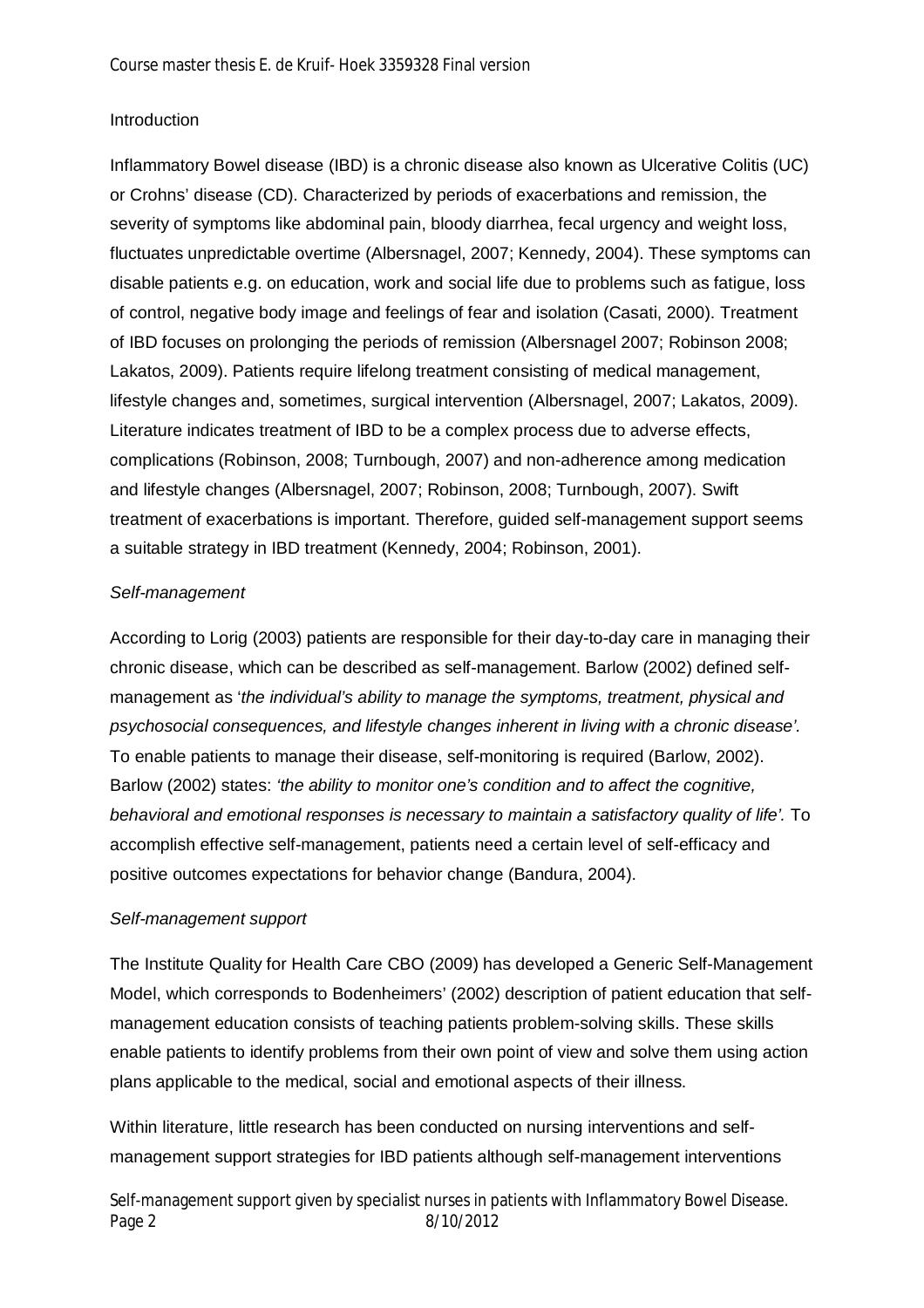seem to have a positive effect on the treatment of symptoms (Robinson, 2001), quality of life, fear (Kennedy, 2004) and patient satisfaction (Kennedy, 2004; Robinson, 2001). A selfsupport group of IBD-patients arranging their own meetings seemed to contribute to a better quality of life and self-management in IBD (Krause, 2003). Research on patient education shows temporary increase of knowledge about IBD (Quan, 2003; Waters, 2005). A comprehensive lifestyle modification program of stress-management training, relaxation techniques and psycho-educational elements, showed short-term benefits in selfmanagement of patients with UC (Langhorst, 2007). Nurse counseling by telephone for medication adherence showed no significant effect on adherence and quality of life on patients with UC (Cook, 2010; Moss, 2009). Patient-centered care and open access consultation are strategies considered to support guided self-management (Robinson, 2001; Kennedy, 2004).

## Problem statement

In the Netherlands IBD patients receive nurse counseling at outpatient clinics. During these consults, patients are educated by specialized IBD nurses in order to support their selfmanagement. Scientific evidence being scarce it remains unknown how nurses can support IBD patients' self-management. It is also unknown which strategies IBD nurses use to support self-management. It is presumed that IBD nurses have insight in effective nursing interventions or strategies in order to support self-management. This research aims to obtain information about the tacit and self evident practical knowledge of nurses to support selfmanagement of IBD patients.

## Aim of the research

The objective of this research is to explore how IBD nurses, in the Netherlands, support selfmanagement in patients with IBD. The identification of nursing interventions and strategies, used during nursing consultation and counseling, could contribute to the development of selfmanagement programs in patients with IBD.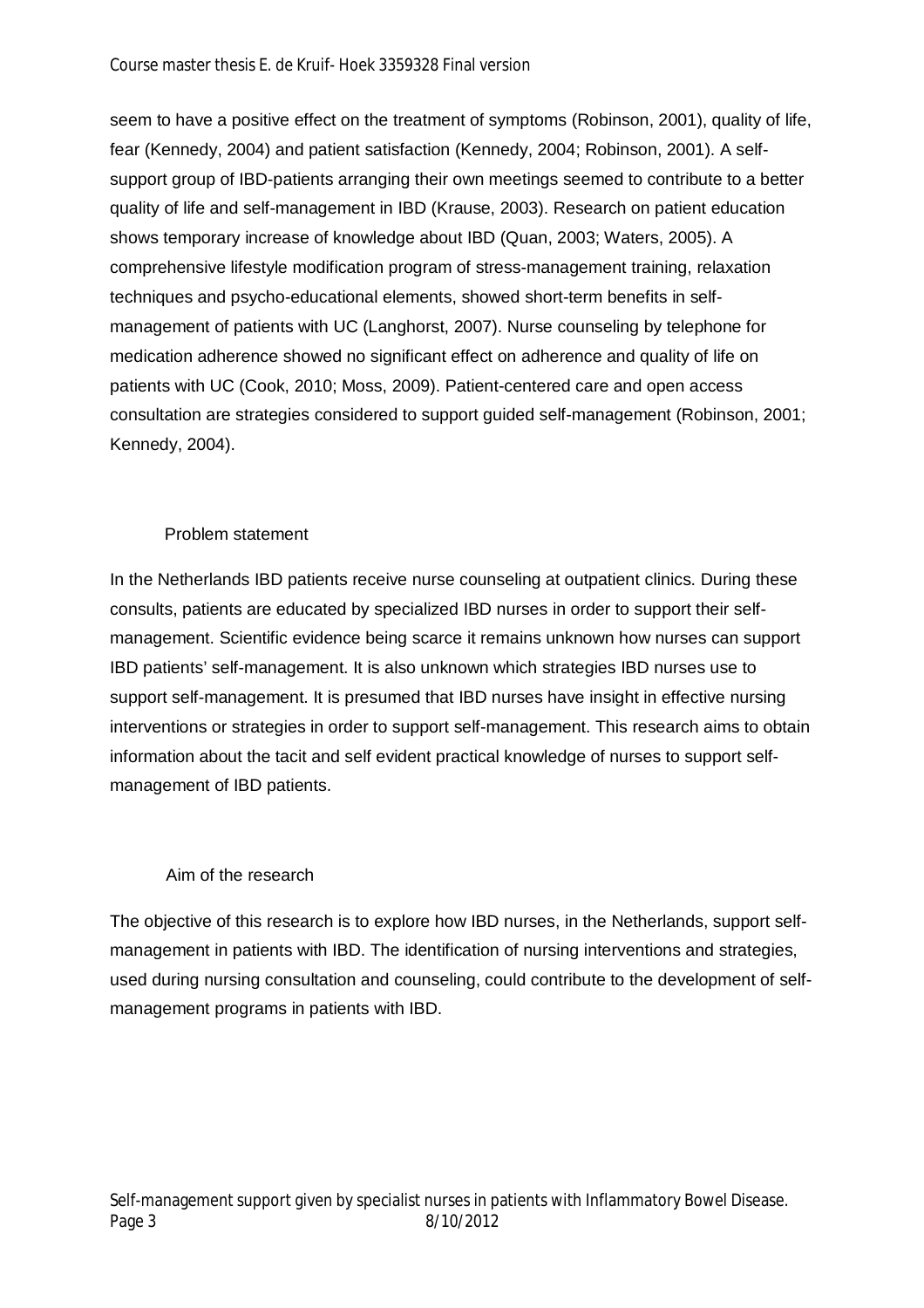## Research questions

The main research question is: 'How do IBD nurses support self-management of patients with IBD?' This question is split in two sub questions:

- Which perceptions do IBD nurses have on self-management?
- Which interventions and strategies do IBD nurses use in order to support patients' self-management?

For the purpose of this research a nursing intervention is defined as described by McCloskey and Bulechek: *'Any treatment, based upon clinical judgment and knowledge, that a nurse performs to enhance patient/client outcomes'* (Steelman, 1994). Strategy is defined as '*a plan that is intended to achieve a particular purpose'* (Oxford advanced learner's dictionary, 8<sup>th</sup> edition). Differing from quantitative research i.e. statistically testing effectiveness of interventions ('t Hart, 2005), this research derives effectiveness from expert opinion, i.e. based on the perceptions of IBD nurses.

## **Methods**

## *Design*

A generic qualitative study design was selected to explore IBD nurses' experiences and perspectives on self-management support (King & Horrocks, 2010). Rather than developing a new theory of self-management, this study explored the meaning of the concept of selfmanagement, strategies and interventions used in self-management support of patients with IBD through thematic analysis, combining both inductive and deductive approach (King & Horrocks, 2010).

# *Study population*

The study population consisted of IBD nurses working in the Netherlands. A purposive sample of 14 respondents was taken, corresponding to the template analysis (King & Horrocks, 2010). Respondents were included when meeting both inclusion criteria: having an IBD nursing, nurse practitioner or specialist nurse IBD qualification and having consulting hours at a hospital outpatient clinic. The exclusion criterion consisted of a work experience as IBD nurse for less than two years. Respondents were sought from January till June 2012 by searching hospital websites for IBD nursing consultation hours. If available, IBD nurses were requested by e-mail or telephone to participate.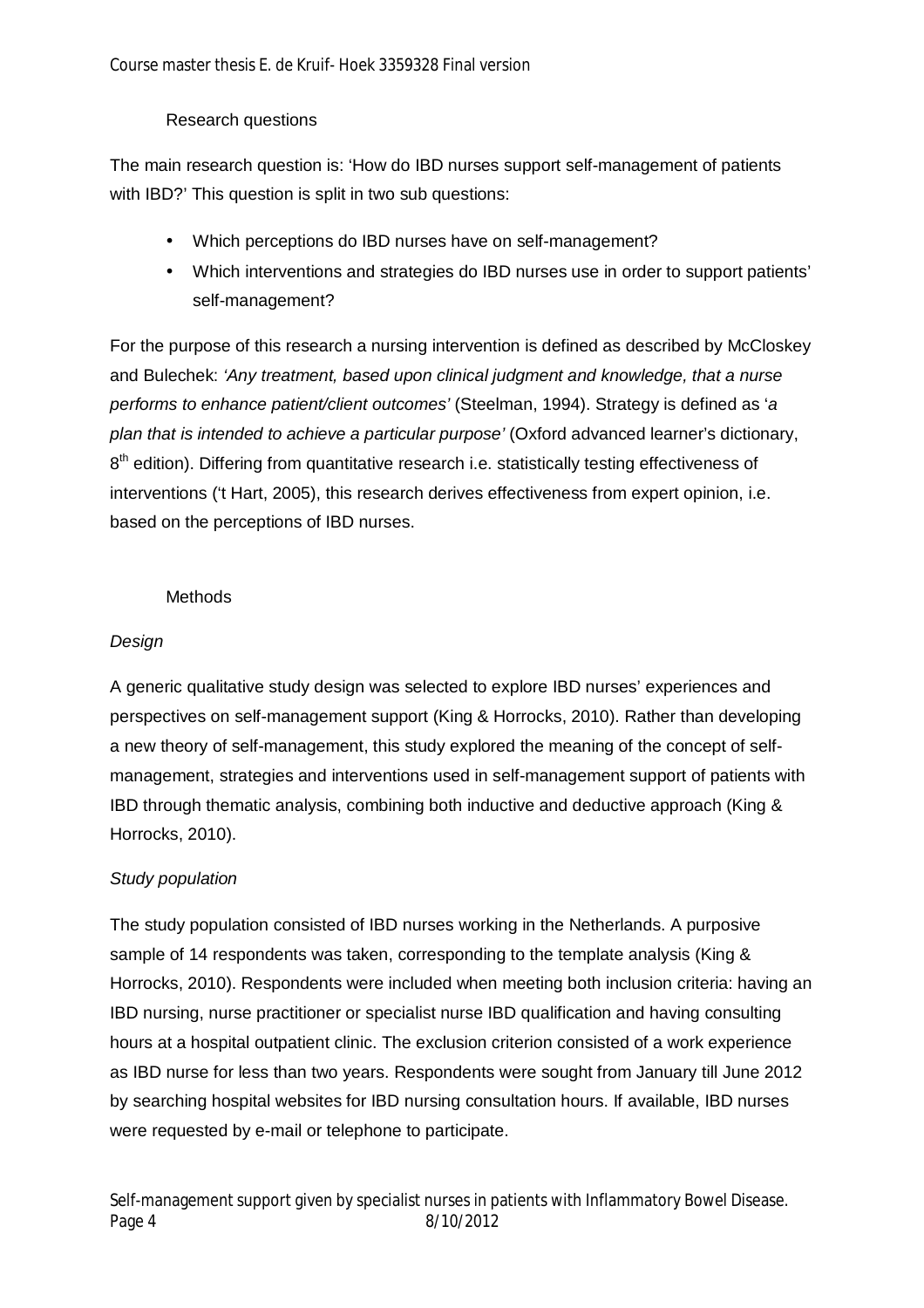## *Data collection*

Respondents were included to the study after they confirmed informed consent. Data was collected through semi-structured interviews (King & Horrocks, 2010), to ensure all themes were discussed while allowing respondents to speak openly about their experiences. The interview guide contained the following topics: self-management, nursing interventions, strategies used within self-management support and perceived results. (table 1). Interview duration varied from 35 till 68 minutes. The interviews took place at the hospitals where the respondents worked. The interviews were audio-taped. The researcher made field notes and reflection memos after the interviews were conducted.

## *Data analysis*

The interviews were transcribed literally and analyzed through coding and matrix-andtemplate analysis (King & Horrocks, 2010). Firstly, three interviews were analyzed by open coding. Themes derived from the data included research concepts like self-management, interventions and strategies. Secondly, interview four and five were open coded. Corresponding codes were clustered into categories. Based on these categories a matrix analysis was developed which included the respondents' quotes, hereby obtaining a broad picture of key issues (King & Horrocks, 2010). The remaining interviews were coded by existing categories; new themes within these data were noted as new codes and were placed into the matrix analysis. Thirdly, key themes were derived by deductive coding and a template analysis was developed. (figure 1) New themes were derived while checking the template analysis during the last two interviews.

#### *Validity and reliability*

The quality of this research was ensured through peer review and memos (Holloway & Wheeler, 2006)

Validity was ensured by using interview techniques like summarizing, repeating or paraphrasing the interviewees' words. Four respondents were approached to check the results of the thematic analysis, none responded in time. Transparency and objectivity within the research process were ensured by peer review. Transcripts, codes, memos and methodological decisions were discussed with the supervisor. The memos consisted of field notes, reflection notes, notes on methodological decisions and data analysis.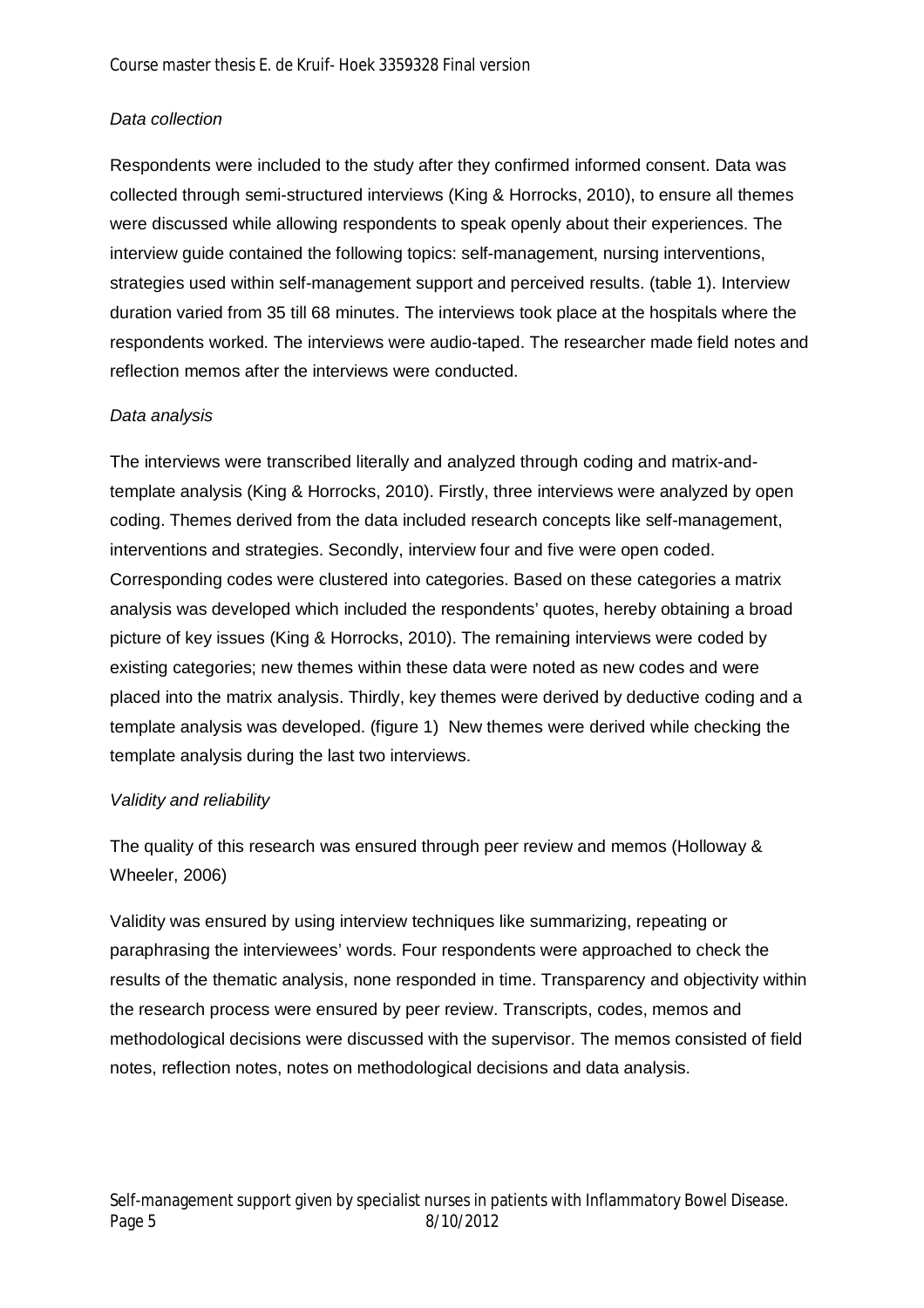### **Results**

There were 21 respondents approached to participate in this study. There was a nonresponse of 10 due to: lack of time, participation in other research and unknown due to nonresponse to email. Eleven respondents were interviewed. Their characteristics are mentioned in table 2.

Concerning self-management, three main themes were derived from the data: selfmonitoring, adherence to medication, attending outpatient appointments for medical examination and management of IBD in daily life. Main interventions used by IBD nurses during consulting hours are: patient education, self-monitoring support and references to other disciplines. Data analysis showed open access consultation, patient-centered care and partnership to be main strategies used by IBD nurses within self-management support.

### *Self-management*

To manage IBD, patients need to have knowledge about the disease and its treatment; this knowledge is obtained during consultation hours. Additionally, effective self-management behavior is affected by disease acceptance, experience, self–reliance and adaptation to structured lifestyle. Disease acceptance is essential for managing IBD because patients need to self-monitor their situation and decide to contact the IBD nurse for additional treatment themselves. They also need to adhere to their medication regimen and to attend regular outpatient appointments for medical examination during periods of exacerbation and remission.

*'at all times there will be people who will never accept it, they keep disregarding it and for those people it is going to be difficult to achieve self-management.'* (respondent 1)

#### Self-monitoring

To manage IBD patients need to be able to distinguish increasingly severe symptoms or exacerbation from common illness accounting factors like periods of prolonged stress or overreaction to food. By observing the frequency of fecal urgency, bloody diarrhea, bloating and abdominal pain, patients learn to decide if additional treatment is needed. IBD patients have to recognize adverse effects of medication. Years of experience in living with IBD and self-reliance are important factors in self-monitoring. Patients suffering from IBD longer than two years develop insight into their physical functioning e.g. they experienced the effect of stress or food on IBD and know under which conditions the severity of symptoms increase. Through experience, patients learn to cope with the symptoms and develop confident decision-making.

Self-management support given by specialist nurses in patients with Inflammatory Bowel Disease. Page 6 8/10/2012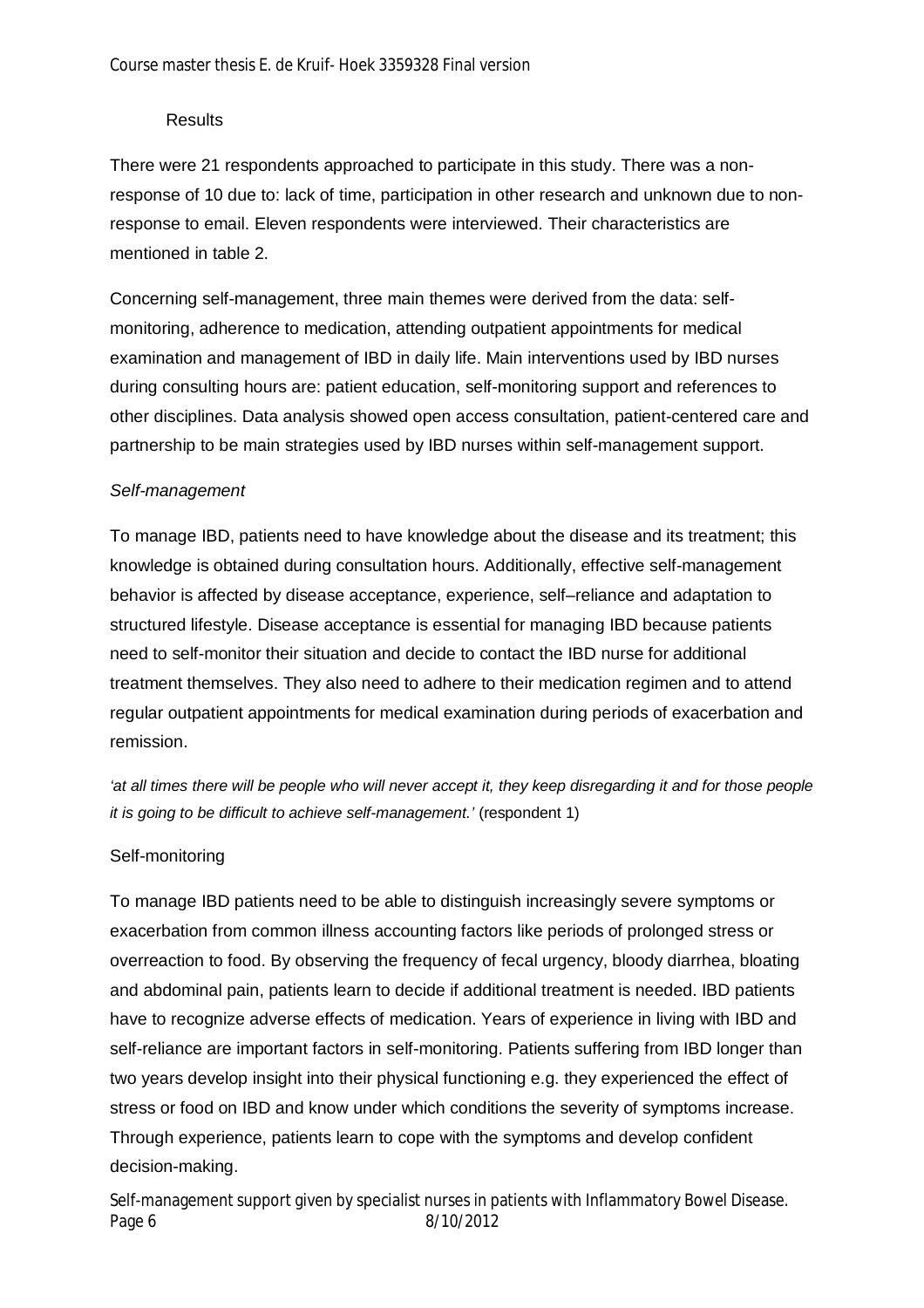*'patients visit the consultations hours 4 times a year 30 minutes, but the rest of the time patients need to be self-reliant in deciding 'when do I contact the nurse' or 'what do I have to do at this moment'*  (respondent 2)

An important part of self-management support consists of training patients' self-monitoring through education and counseling. During consultation, patients are coached in selfmonitoring by asking to interpret symptoms themselves. By discussing these interpretations with the IBD nurse, patients learn to distinguish exacerbations from illness. A diary, which is sometimes given, may offer additional insight.

### Adherence to medication and lifestyle changes

Various medications are being used to treat IBD, e.g. 5-ASA-preparates, corticosteroids, immunosuppressives and biologicals. Medication regimen depends on the severity of symptoms. Prednisolone treatment for exacerbations takes place under supervision of IBD nurses, checking on (adverse) effects and supporting gradual lowering of its dosage. Selfmanagement regarding medication includes more frequent use of enemas and suppositories to treat proctitis or UC, or by increasing dosage of 5-ASA-preparates when symptoms increase in severity. IBD nurses experience non-adherence among IBD, caused by nonacceptance of disease, adverse effects or aversion to medication. IBD nurses emphasize patients that adherence to medication is imperative in keeping IBD under control. Therefore nurses check adherence by asking questions about medication and, when necessary, try to find out the reasons behind non-adherence. The importance of adherence will be repeated, otherwise lowering dosage or changing the frequency or the way medication is administered (e.g. tabs, granulates, enema) will be discussed. IBD nurses incidentally emphasize the importance of adherence to prevent operations or cancer. Motivational interviewing is used to support adherence and lifestyle changes e.g. patients are asked to consider how they could benefit from medication adherence or giving up smoking thus motivating them to adapt their lifestyle.

A varied diet and giving up smoking and alcohol are the main lifestyle changes which are being advised. The IBD nurse either tries to make giving up smoking negotiable or tries to arrange support when patients desire to give up smoking.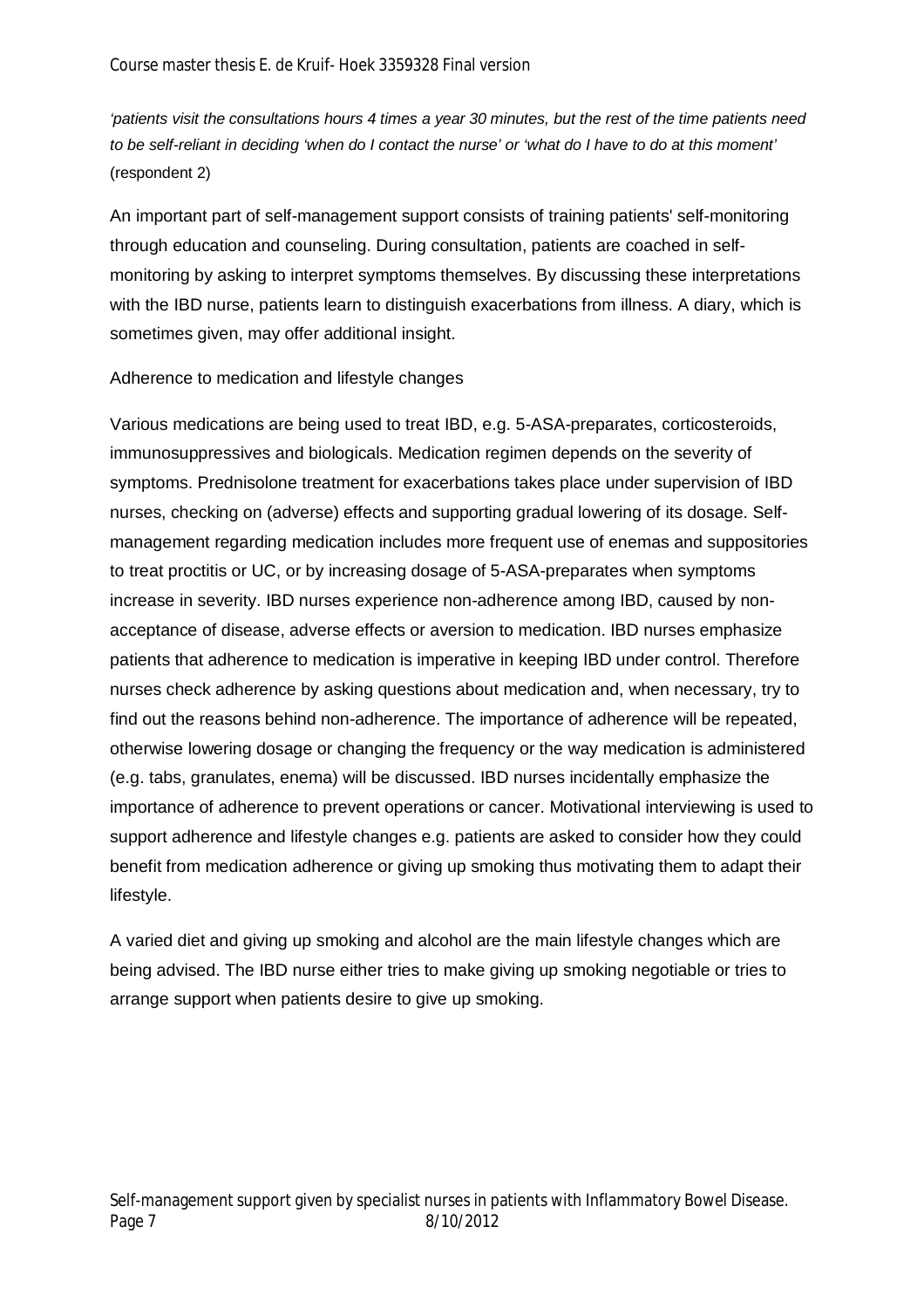### Attending outpatient appointments

IBD patients with immunosuppressive medication need to attend hospital for examinations every 3 months. Compliance to frequent blood tests protects patients from severe adverse effects like liver dysfunction, pancreatitis or complications during the use of immunosuppressives. Non-attendance tends to occur when patients get used to their medication or when they experience a prolonged period of remission upon which IBD nurses re-emphasize that patients' compliance to medical review is essential for safe use of medication. When still non-attendant, IBD nurses reprimand patients on their behavior and strongly advise to adhere to medical examination. When this fails, patients are told to see their specialist to discuss alternative medication upon which patients usually start to attend.

### Management of IBD in daily life

IBD affects many aspects of daily life. Patients suffer fatigue during both exacerbation and remission. Unpredictable change in severity of symptoms makes adaptation of daily life to IBD a complex process. IBD nurses support patients that experience difficulties in adapting their activities to their condition e.g. by emphasizing the need for a structured, balanced lifestyle to prolong remission, thus helping to balance work, education and social life. Because patients cope individually with IBD, they are advised to attempt to live daily life as they prefer. IBD nurses encourage patients to undertake sport and social activities. Many problems are caused by food so patients need to gain experience as to what they can eat. Other problems which IBD patients experience are incomprehension of close relatives and colleagues, difficulties with sexuality or pregnancy and restrictions on holiday destinations when being prone to illness due to immunosuppressive medication.

#### Patient education

IBD nurses explain the characteristics of IBD to ensure patients can cope with IBD and will be able to recognize and treat exacerbations in time, giving information about the disease, treatment regimen, adherence and lifestyle, diet, relation between UC, CD and cancer, the sufferers association (CCUVN) and the role of IBD nurses as partner in self-management care. Pregnancy may be discussed if suitable. IBD nurses support patient education with information booklets (Ferring), leaflets, the website of CCUVN or 'MDL life' magazine. Additionally IBD nurses use drawings, photographs, torsos and PowerPoint-presentations. Instructing patients on methotrexaat and Humira® injections is done either by using demonstration materials or instructing patients to administer injections to them under supervision of an IBD nurse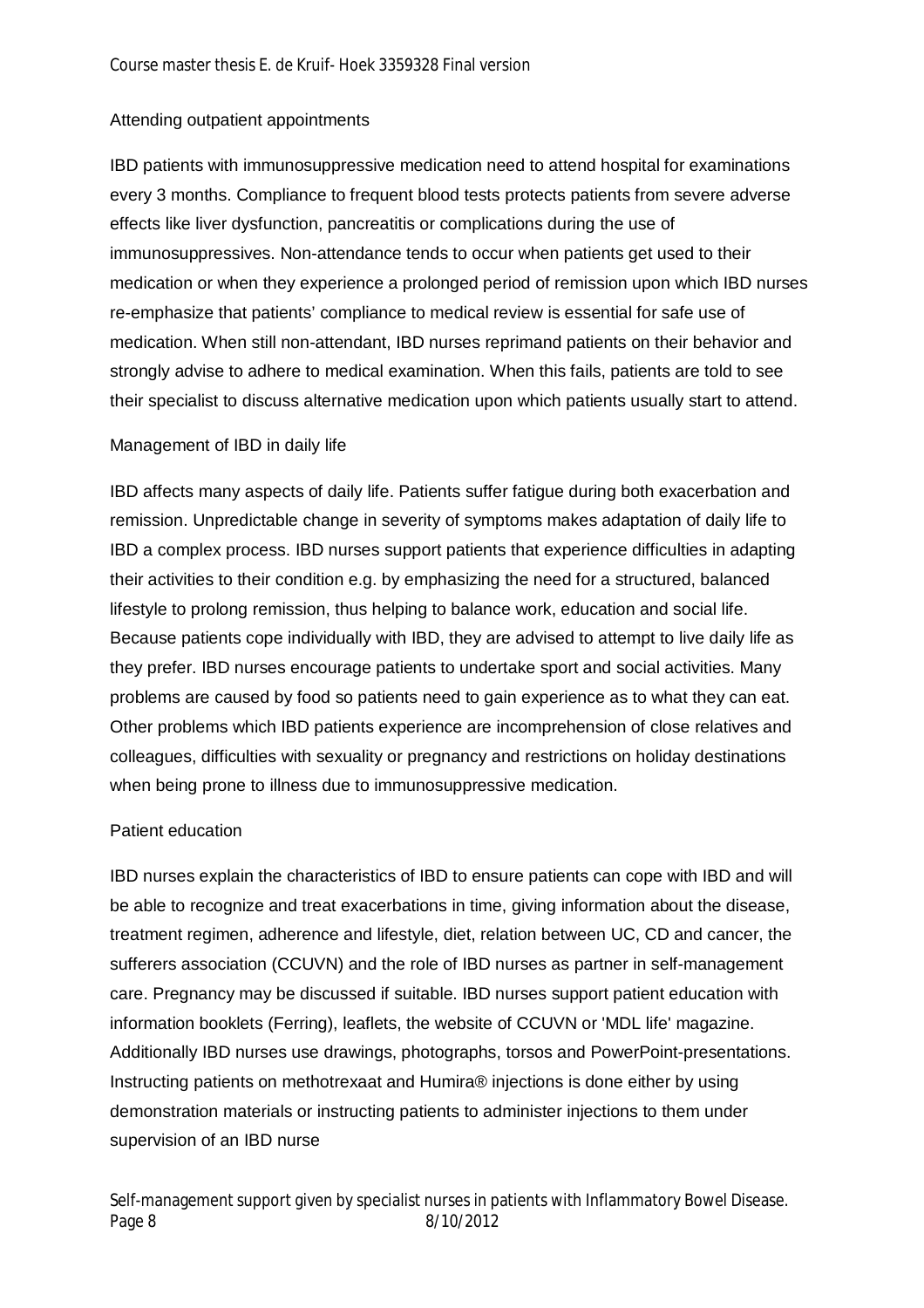Information given during the first consultation is usually overwhelming so IBD nurses instruct patients to contact them by telephone or e-mail should questions or problems arise. Additional consultation is possible to discuss the impact of IBD on daily life. Subsequent consultation is used to emphasize adherence and healthy living.

*'I always tell them, while giving them the booklet, this is a good booklet, but don't read it completely, just collect the information that you need at this moment.'* (respondent 3)

### Reference to other disciplines

In case of exacerbation or if medical treatment needs adjustment a physician is consulted. IBD nurses may refer to a dietitian if patients keep worrying about diet or weight loss and refer to a psychologist or social worker if patients are unable to adapt their life to IBD or suffer from depression or fatigue. Many patients experience difficulties in managing IBD while at work and hesitate about informing their employer of their disease. In some cases IBD nurses have advocated for their patients by contacting employers. All nurses refer employed patients to their corporate physician. In order to support a patients´ selfmanagement nurses also refer to the CCUVN for up-to-date information and contact with fellow patients. IBD nurses may refer to sexologists and outpatient clinics or general practitioners for health programs e.g. to 'quit smoking'.

#### Open access consultation

The main strategy of IBD nurses to support self-management is open access consultation. Patients may contact the IBD nurse by telephone or email for advice or to discuss their concerns during opening hours of the outpatient clinic. Open access consultation is promoted as especially useful for inexperienced patients and patients who have difficulties in selfmonitoring or decision-making in self-treatment. Open access consultation supports development of these skills, which are necessary for successful treatment, decreasing disease symptoms and achieving quality of life.

#### **Partnership**

The relation between patient and IBD nurse is considered to be important for effective selfmanagement support. IBD nurses attempt to create an environment where patients are able to speak openly about their experiences and problems in living with IBD. They aim to become a buddy of the IBD patient, and by using motivational interviewing and thinking along, letting patients determine solutions for their problems. The attitude of the nurse is considered essential and should be characterized by: respect, empathy and taking time to listen carefully. Some nurses mentioned that judgment on non-adherence could harm the

Self-management support given by specialist nurses in patients with Inflammatory Bowel Disease. Page 9 8/10/2012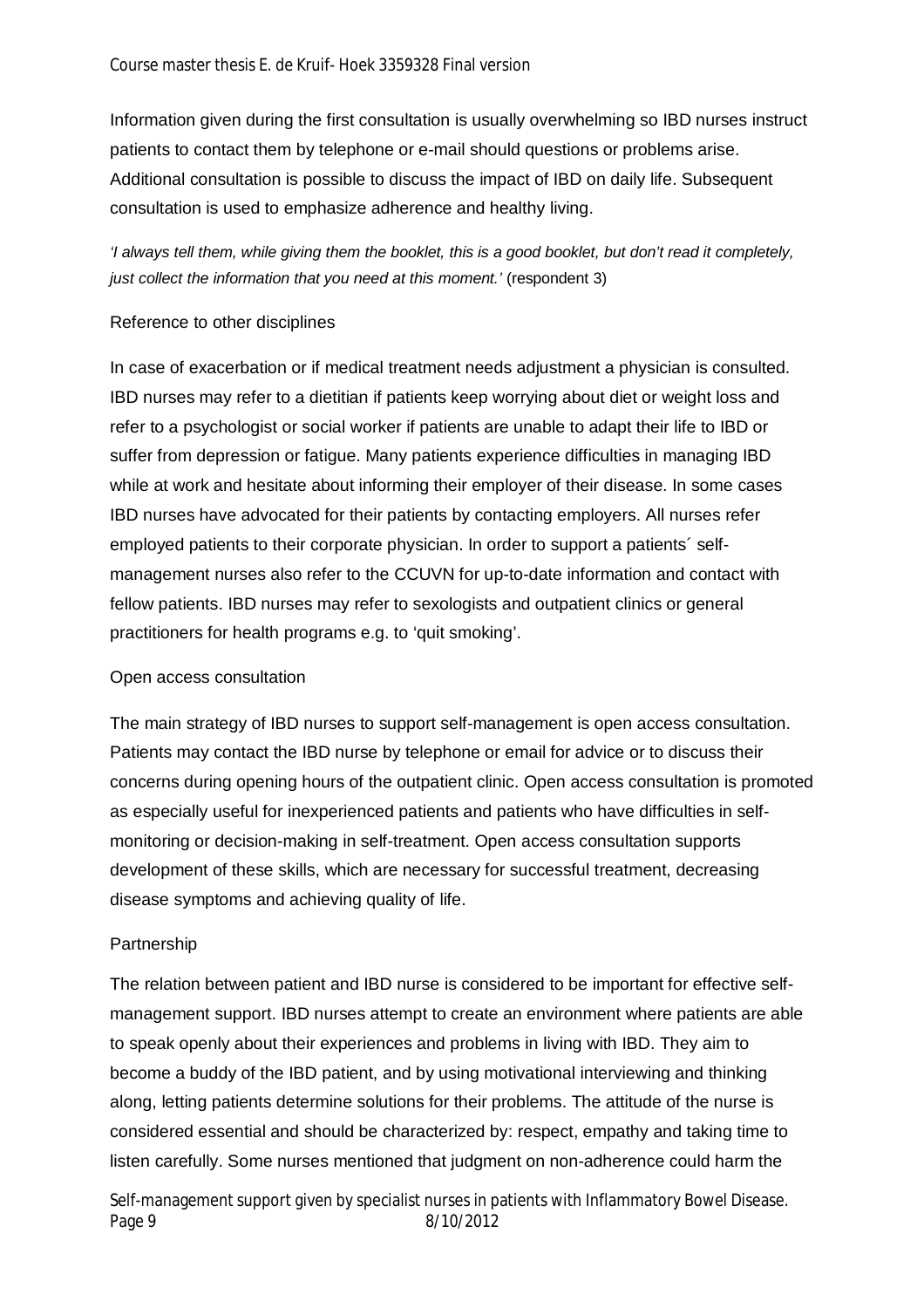relationship with the patient. Others found it important to criticize non-adherence because of its negative effect on medical treatment.

### Patient-centered care

To enable patients to manage their disease, IBD nurses attempt to meet patients' needs by focusing on current problems. Patients are asked which subjects they want to discuss during consultation hour. If none, the IBD nurse starts a conversation by informing about the patients' condition and personal situation to explore whether information or counseling is needed. Another strategy, used by IBD nurses when acquainted with a patient's situation, is to bring up relevant subjects that otherwise would not be discussed such as problems within social support, sexuality or fistula.

*People told me they went 10, 20 times to the toilet. I said that's a severe problem, how's the condition of your anus? Don't you have pain while you're sitting on the toilet? That's how I try to openly talk about it so people feel that they can ask me for advice' (*respondent 8)

IBD nurses adjust patient education to the intellectual capability and the situation of the patient e.g. adapting education to information the patient already found on the internet. Some nurses developed leaflets on subjects like medication or coping with fatigue to inform patients beyond the scope of general information booklets when needed.

#### **Discussion**

Self-management support given by specialist nurses in patients with Inflammatory Bowel Disease. The results of this study show that self-management of IBD patients consists of selfmonitoring, adherence to medication and hospital appointments, and management of IBD in daily life, which correspond to the concept of self-management as stated by Barlow (2002). And confirms the role of patient education and reference to other disciplines as main interventions of self-management support for IBD patients as found by Barlow (2010). This study showed that interventions to support lifestyle changes and adherence mainly consist of negotiation and emphasizing the importance of behavioral change. Though motivational interviewing is considered an important intervention to support adherence in chronic diseases (Butterworth, 2008), it was seldom used by IBD nurses, possibly because few IBD nurses knew about, or were experienced in motivational interviewing. There was little attention for supporting self-efficacy, although IBD nurses consider self-confidence an important factor in self-monitoring and effective self-management, which is also confirmed by Bandura (2004). Corresponding to the developed self-management programs (Kennedy, 2004; Robinson, 2001), strategies to enable patients' self-management were open access

Page 10 8/10/2012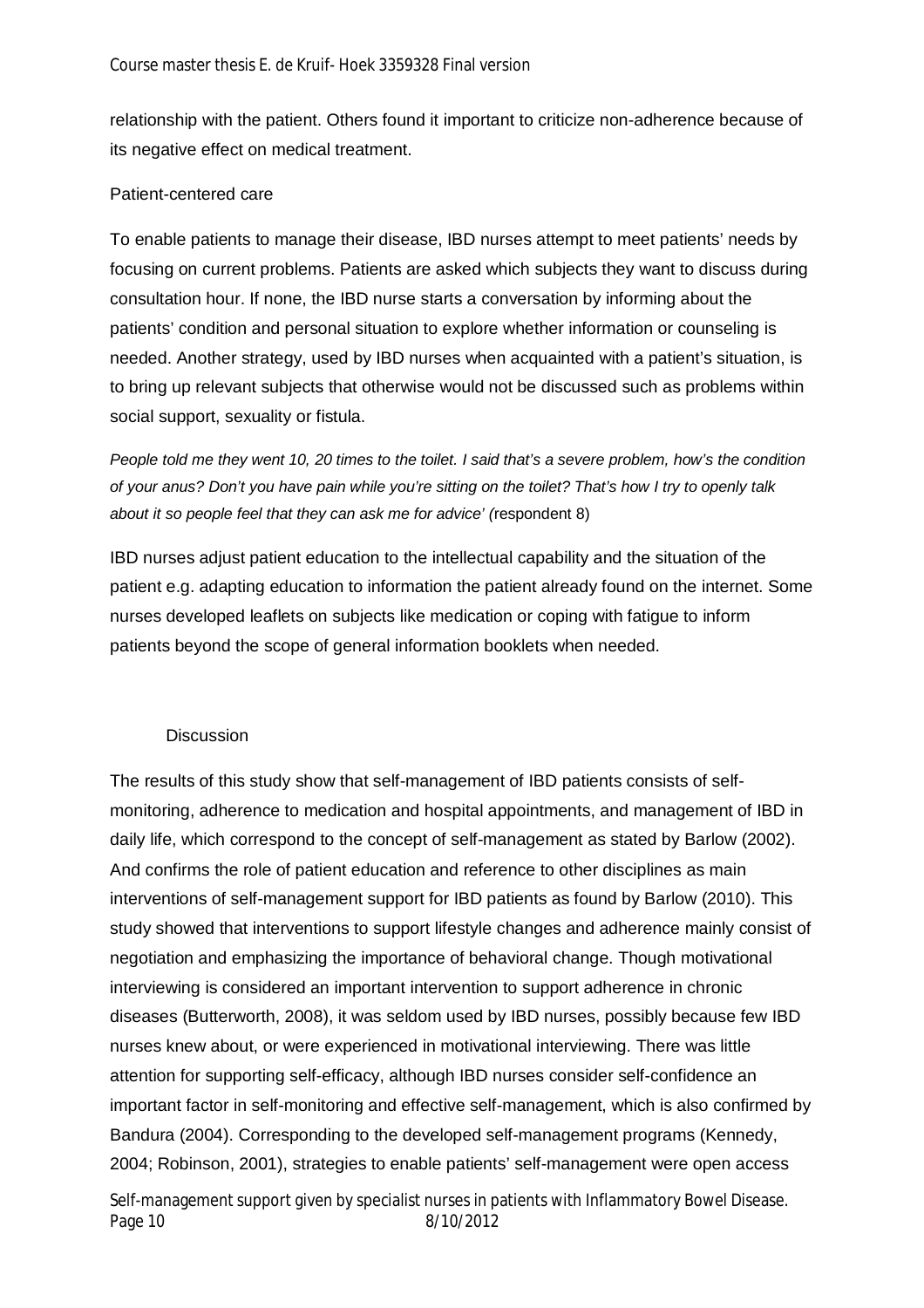consultation, partnership and patient-centered care. This study shows that open access consultation is mainly used for coaching self-monitoring and self-treatment. Patient-centered care usually is achieved by adjusting education and counseling to patients' needs and preferences (Kennedy, 2004), although IBD nurses emphasize the need to discuss taboo subjects like sexuality and fistula.

This study is methodologically limited by its homogeneous study population, limiting the data variation needed for matrix analysis, resulting in a relatively narrow picture of selfmanagement support while aiming to achieve a broad picture. Saturation did not occur, because new themes were derived from the data during the last two interviews. This study only shows the perspectives of IBD nurses on self-management support. The perspectives of IBD patients on self-management, their opinion on the provided self-management support and its usefulness are still unknown. During the time this study was conducted, a congress about IBD and fatigue was held. Therefore, it is possible that fatigue was more often mentioned as main problem in managing IBD in daily life. Although it is known that IBD patients suffer from fatigue (Casati, 2000).

### **Conclusion**

This study explored self-management support among IBD patient by IBD nurses. The results confirm that self-management consists of self-monitoring one's condition, adherence and physical, social and emotional management of IBD in daily life. With this study no additional interventions were found. Main strategies for self-management support are open access consultation, partnership and patient-centered care. Initiating discussion about taboo subject is considered to be an important strategy to support self-management of IBD among sexuality or treatment of fistula. Based on the results of this study it is recommended that IBD nurses use scientific knowledge within their self-management support, e.g. to implement motivational interviewing and self-efficacy support in their practice. Further research is needed to determine the effectiveness of self-management support in IBD nursing care. Within self-management, the role of self-efficacy support needs to be identified, including its implications for nurse counseling during consulting hours. The results of this study warrant recommendation of paying attention to achievement of partnership within the treatment of IBD, to enable patients to speak openly about their experiences and problems. On the other hand, IBD nurses must go beyond demanded care and initiate discussion of taboo subjects supporting patients in managing problems within social support, sexuality of fistula.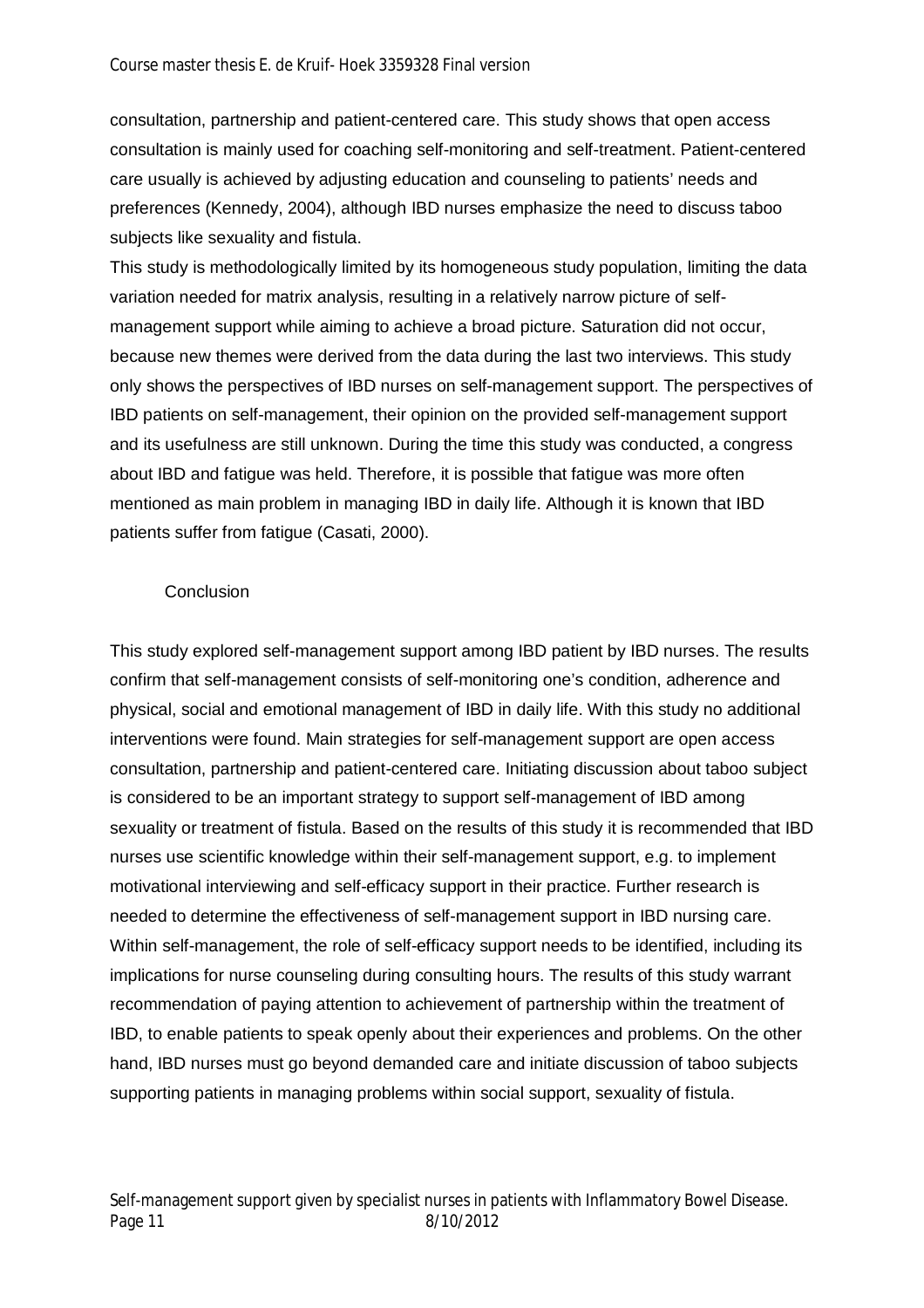#### References

- Albersnagel, F., & Dijkstra, G. (2007). Inflammatory bowel disease. medical and psychological aspects. [Inflammatoire darmziekten. Medische en psychologische aspecten.] *Psychologie & Gezondheid, 35*(2), 85-96.
- Bandura, A. Health promotion by social cognitive means. (2004) *Health Education & Behavior, vol.31(2): 143-164*
- Barlow, C., Wright, C., Sheasby, J., Turner, A., Hainsworth,J. (2002). Self-management approaches for people with chronic conditions: a review. *Patient Education and Counseling vol. 48(2): 177-187*
- Barlow, C., Cooke, D., Mulligan, K., Beck, E., & Newman, S. (2010). A critical review of selfmanagement and educational interventions in inflammatory bowel disease. *Gastroenterology Nursing : The Official Journal of the Society of Gastroenterology Nurses and Associates, 33*(1)
- Bodenheimer,T., Lorig, K., Holman, H., Grumbach, K. (2002) Patient self-management of chronic disease in Primary Care. *Journal of the American Medical Association vol. 288, no. 19*
- Butterworth, S.W. (2008) Influencing patient to treatment guidelines. *Journal of Managed Care Pharmacy vol.14(6): 21-4*
- Casati, J., Toner, B. B., De Rooy, E. C., Drossman, D. A., & Maunder, R. G. (2000). Concerns of patients with inflammatory bowel disease: A review of emerging themes. *Digestive Diseases and Sciences, 45*(1), 26-31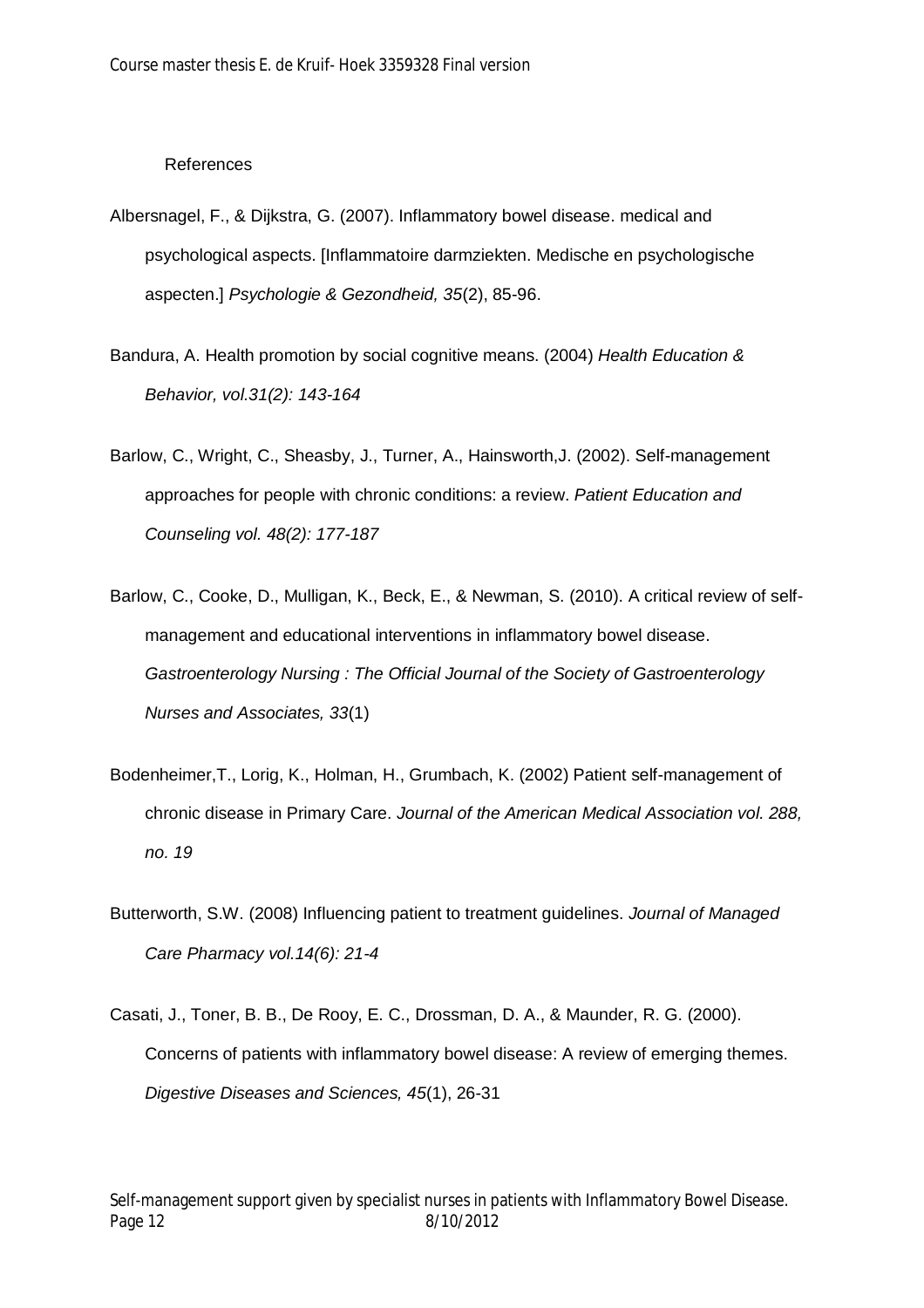- Centraal Begeleidingsorgaan/ Kwaliteitsinstituut voor de Gezondheidszorg CBO.(2009) Landelijk actieprogramma Zelfmanagement 'Kort & Krachtig' *Het Generiek Zelfmanagement Model.* [www.zelfmanagement.com/tools/modellen](http://www.zelfmanagement.com/tools/modellen) retrieved 09-12- 2011
- Cook, P. F., Emiliozzi, S., El-Hajj, D., & McCabe, M. M. (2010) Telephone nurse counseling for medication adherence in ulcerative colitis: A preliminary study. *Patient Education and Counseling*

't Hart, H., Boeije,H., Hox, J. (2005) *Onderzoeksmethoden.* Den Haag: BOOM Onderwijs

- Holloway, I. en Wheeler, S. ( 2006) *Qualitative research in Nursing*. Oxford: Blackwell Science Ltd
- Kennedy, A. P., Nelson, E., Reeves, D., Richardson, G., Roberts, C., Robinson, A., et al. (2004). A randomised controlled trial to assess the effectiveness and cost of a patient orientated self management approach to chronic inflammatory bowel disease. *International Journal of Gastroenterology and Hepatology (No. 53)*

King, N. en Horrocks, C. (2010) *Interviews in Qualitative Research*. London: SAGE

- Krause, M. (2003). The transformation of social representations of chronic disease in a selfhelp group. *Journal of Health Psychology, 8*(5), 599-615
- Lakatos, P. L. (2009). Prevalence, predictors, and clinical consequences of medical adherence in IBD: How to improve it? *World Journal of Gastroenterology : WJG, 15*(34), 4234-4239
- Langhorst, J., Mueller, T., Luedtke, R., Franken, U., Paul, A., Michalsen, A., et al. (2007). Effects of a comprehensive lifestyle modification program on quality-of-life in patients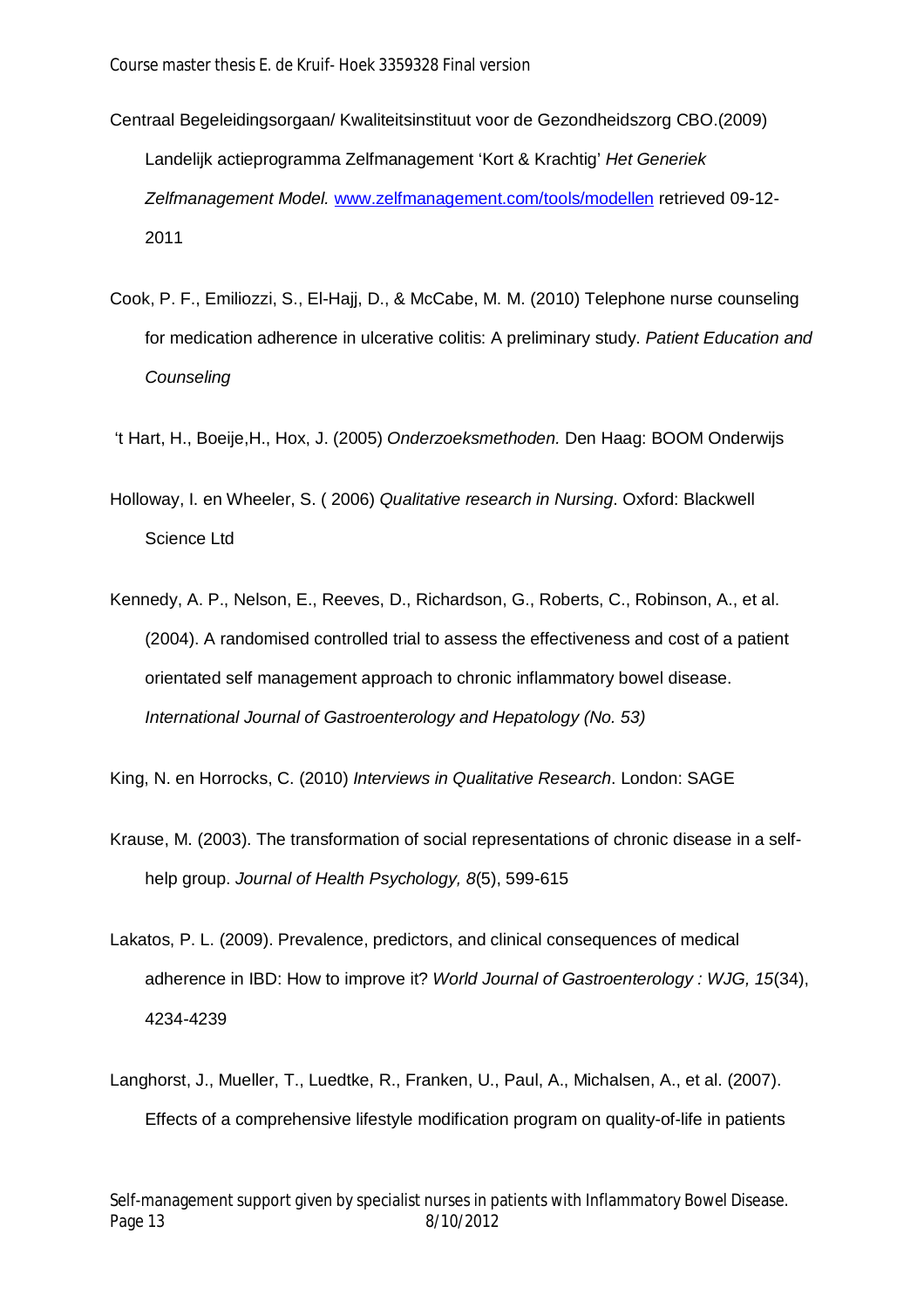with ulcerative colitis: A twelve-month follow-up. *Scandinavian Journal of Gastroenterology, 42*(6), 734-745

- Lorig, K., Holman, H. (2003) Self-management education: history, definition, outcomes, and mechanisms. *Annals of Behavioral Medicine, 26 (1): 1-7)*
- McCloskey, J.C. en Bulechek, G.M. (red.) (1997), *Verpleegkundige interventies* [vertaling: Seunke, W. en Van Pinksteren, I.]. Maarssen: Elsevier / De Tijdstroom
- Moss, A. C., Chaudhary, N., Tukey, M., Junior, J., Cury, D., Falchuk, K. R., et al. (2009) Impact of a patient-support program on mesalamine adherence in patients with ulcerative colitis - A prospective study. *Journal of Crohn's and Colitis 4(2): 171-5*
- Oxford University Press (2010) *Oxford Advanced Learner's Dictionary of Current English 8th Edition*. Oxford University Press
- Robinson, A. (2008). Review article: Improving adherence to medication in patients with inflammatory bowel disease. *Alimentary Pharmacology and Therapeutics, 27*(SUPPL. 1), 9-14
- Robinson, A., Thompson, D. G., Wilkin, D., & Roberts, C. (2001). Guided self-management and patient-directed follow-up of ulcerative colitis: A randomised trial. *Lancet, 358*(9286), 976-981
- Steelman, V.M., Bulechek, G.M., McCloskey, J.C. (1994) Toward a standardized language to describe perioperative nursing. *Association of periOperative Registered Nurses, 60 (5): 786-90, 793-5*
- Quan, H., Present, J. W., & Sutherland, L. R. (2003). Evaluation of educational programs in inflammatory bowel disease. *Inflammatory Bowel Diseases, 9*(6), *356-362*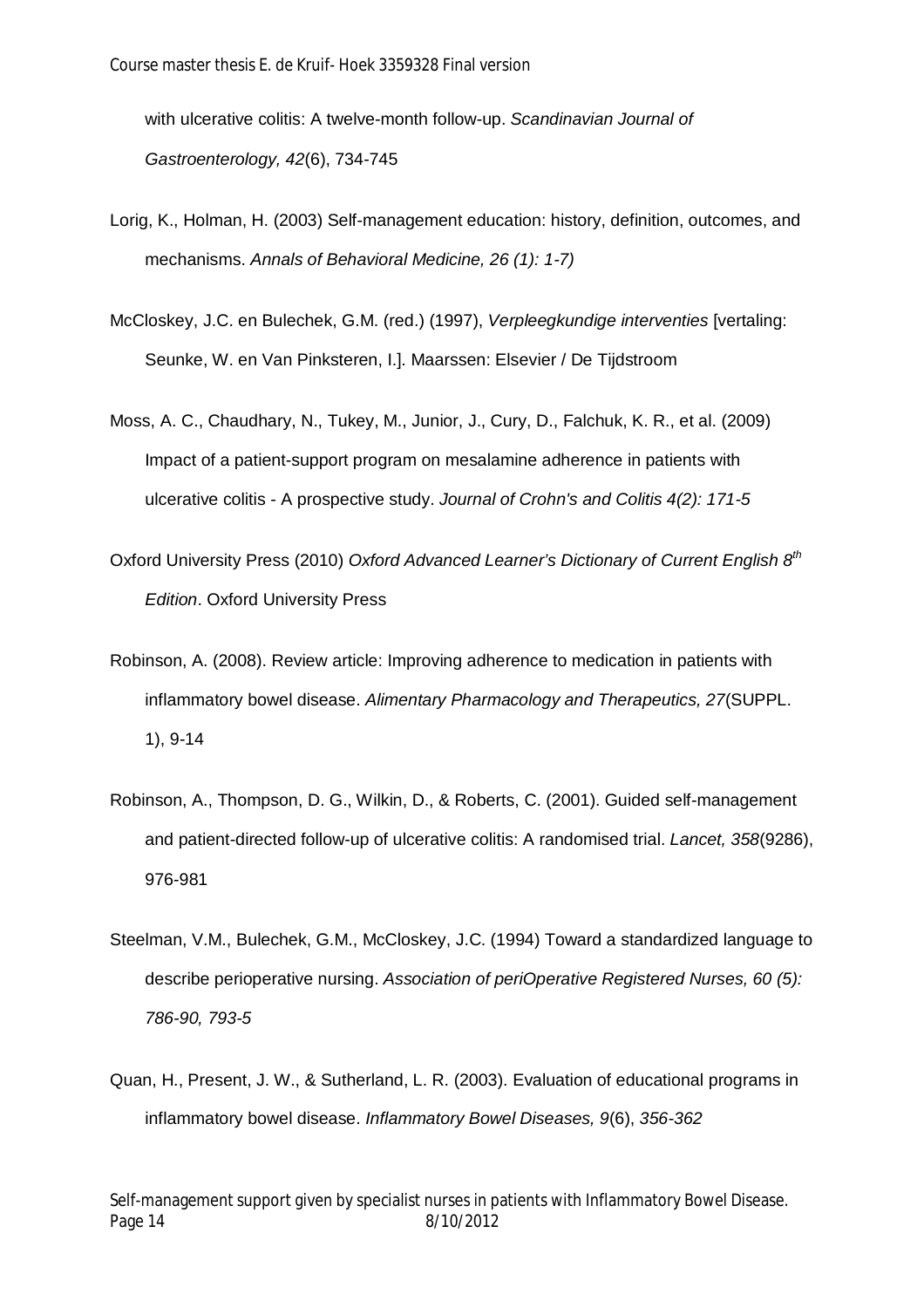- Turnbough, L., & Wilson, L. (2007). "Take your medicine": Nonadherence issues in patients with ulcerative colitis. *Gastroenterology Nursing : The Official Journal of the Society of Gastroenterology Nurses and Associates, 30*(3), *212-7*
- Waters, B. M., Jensen, L., & Fedorak, R. N. (2005). Effects of formal education for patients with inflammatory bowel disease: A randomized controlled trial. *Canadian Journal of Gastroenterology = Journal Canadien De Gastroenterologie, 19*(4), 235-244.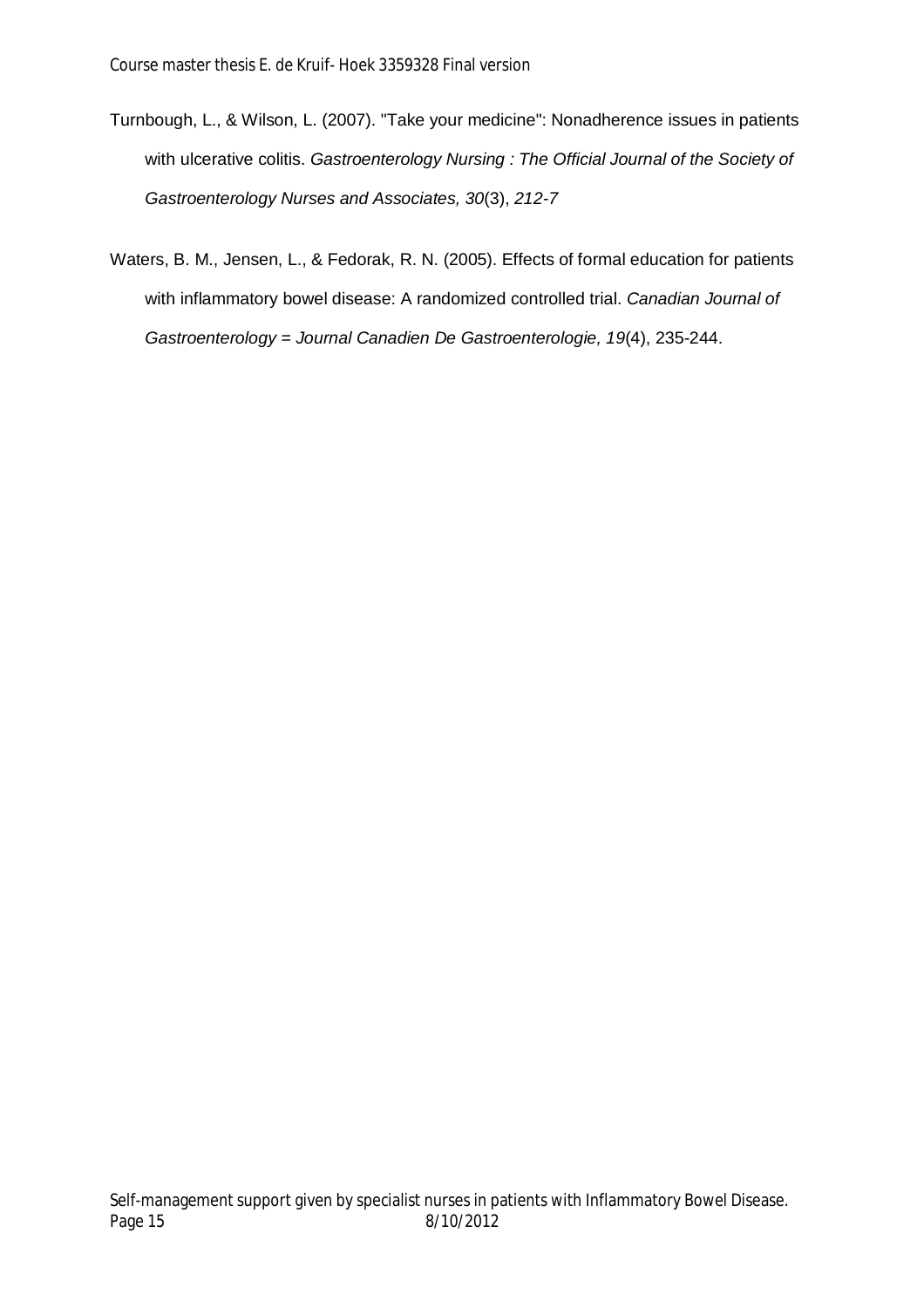## Dutch summary

**Titel:** Verpleegkundige ondersteuning van zelfmanagement bij patiënten met Inflammatory Bowel Disease (IBD). Een thematische analyse.

**Inleiding** een redelijk nieuwe ontwikkeling in de behandeling van IBD is zelfmanagementondersteuning. Onbekend is welke interventies en strategieën IBDverpleegkundigen gebruiken in het ondersteunen van IBD- patiënten tijdens het verpleegkundig spreekuur.

**Doel:** inzicht verkrijgen in zelfmanagementondersteuning aan IBD-patiënten tijdens het verpleegkundig spreekuur. Hoofdvraag van dit onderzoek was: Hoe ondersteunen IBDverpleegkundigen het zelfmanagement van patiënten met IBD?

**Methode:** een algemeen kwalitatief onderzoek is uitgevoerd volgens een thematische analyse. Hiervoor werden IBD-verpleegkundigen, werkzaam op een polikliniek in Nederlandse ziekenhuizen, geïnterviewd. Dataverzameling bestond uit semigestructureerde interviews. Interviews werden geanalyseerd door coderen, matrix-, en template analyse.

**Resultaten:** elf IBD-verpleegkundigen zijn geïnterviewd. Zelfmanagement bestaat uit zelfmonitoring, therapietrouw, komen naar poliklinische controleafspraken en omgaan met IBD in het dagelijks leven. Belangrijkste interventies zijn: patiënteneducatie en doorverwijzen. Gehanteerde strategieën zijn: laagdrempelig contact, vertrouwensrelatie en patiëntgerichte zorg. Laagdrempelig contact was een voorwaarde in het coachen van zelfmonitoring. Motivational interviewing en self-efficacy ondersteuning werden incidenteel toegepast. Het belang van het bespreken van taboe onderwerpen benadrukt in het omgaan met problemen rondom seksualiteit of het behandelen van fistels.

**Conclusie:** zelfmanagementondersteuning is gericht op zelfmonitoring. Zelfvertrouwen is een belangrijke voorwaarde voor effectief zelfmanagement. De noodzaak tot leefstijlverandering en therapietrouw word herhaaldelijk bespreekbaar gemaakt. Incidenteel worden motivational interviewing en self-efficacy ondersteuning toegepast. Het hebben van een vertrouwensband met de patiënt is een voorwaarde in het bespreekbaar maken van taboe onderwerpen.

Self-management support given by specialist nurses in patients with Inflammatory Bowel Disease. Page 16 8/10/2012 **Aanbevelingen:** nader onderzoek is nodig naar de betekenis van motivational interviewing en self-efficacy bij zelfmanagementondersteuning aan IBD-patiënten. Praktijkaanbevelingen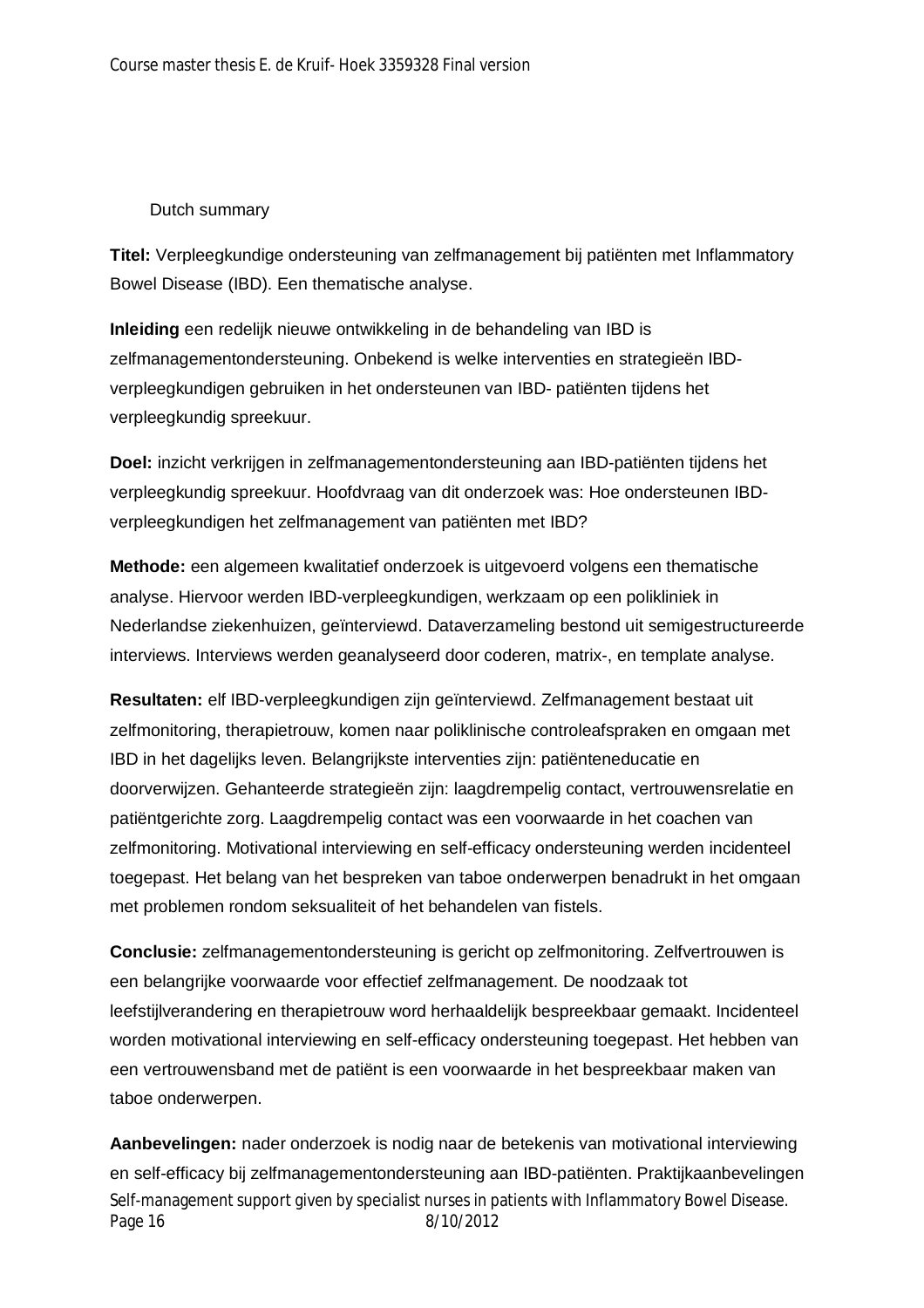omvatten het aandacht hebben voor het opbouwen van een vertrouwensrelatie met IBDpatiënten voor een optimale behandeling waarin taboe onderwerpen als seksualiteit en fistels openlijk besproken worden zodat patiënten beter kunnen omgaan met hun problemen.

**Trefwoorden:** zelfmanagement, verpleegkundig, Inflammatory Bowel Disease, poliklinische patient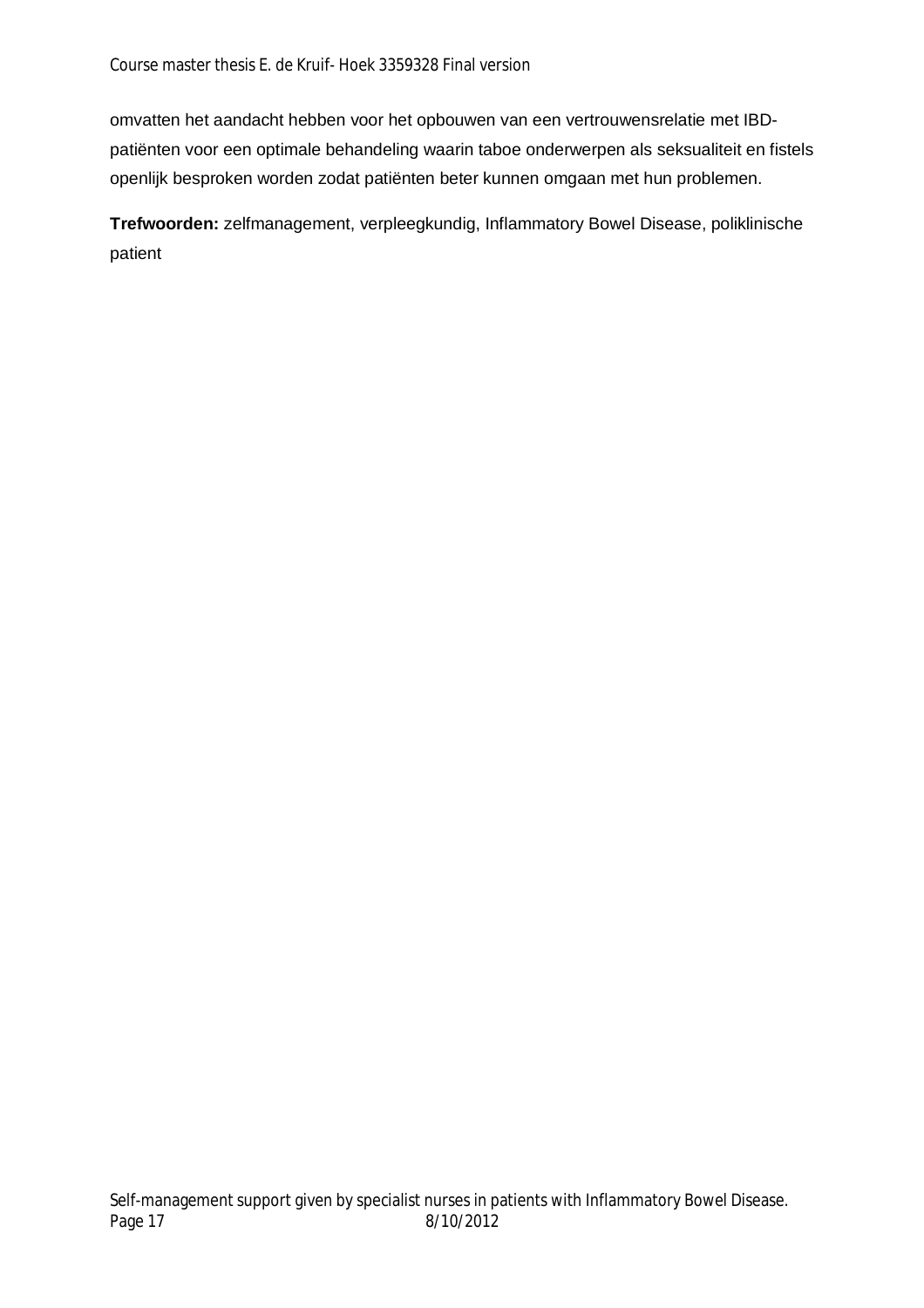## English abstract

**Title:** Self management support given by specialist nurses in patients with Inflammatory Bowel Disease (IBD). A thematic analysis

**Background:** self-management support is considered a relatively new concept in treatment of IBD. Scientific evidence on nursing interventions and strategies used to support selfmanagement is scarce and little is known about self-management support given by IBD nurses during consultation hours.

**Aim and research questions:** to explore self-management support for patients with IBD and identify nursing interventions and strategies. Main research question was: How do IBD nurses support self-management of patients with IBD?

**Method:** A generic qualitative research was conducted using thematic analysis. IBD nurses working at outpatient clinics in the Netherlands were interviewed. Data was collected through semi-structured interviews and analyzed through coding and matrix- and template analysis.

**Results:** Eleven IBD nurses were interviewed. Self-management consists of self-monitoring, medication adherence, attendance of outpatient appointments and managing IBD in daily life. Main interventions were patient education and reference to other disciplines. Open access consultation, partnership and patient-centered care were important strategies in selfmanagement support. Incidental use of motivational interviewing and self-efficacy support has been shown. Initiating discussion among taboo subject was considered to be important to increase the self-management of IBD patients.

**Conclusion:** self-management support mainly focused on training self-monitoring. Confidence was considered necessary to achieve effective self-management. Lifestyle change and adherence were supported through negotiation and emphasize of benefit. Motivational interviewing and self-efficacy were incidentally used. Partnership was considered key strategy to discuss taboo subjects.

**Recommendations:** further research is needed to determine the role of self-efficacy and motivational interviewing within self-management of IBD. For daily practice, attention to partnership within the treatment of IBD and initiating discussion about taboo subjects such as sexuality and fistula, is recommended to increase patients' self-management.

Self-management support given by specialist nurses in patients with Inflammatory Bowel Disease. Page 18 8/10/2012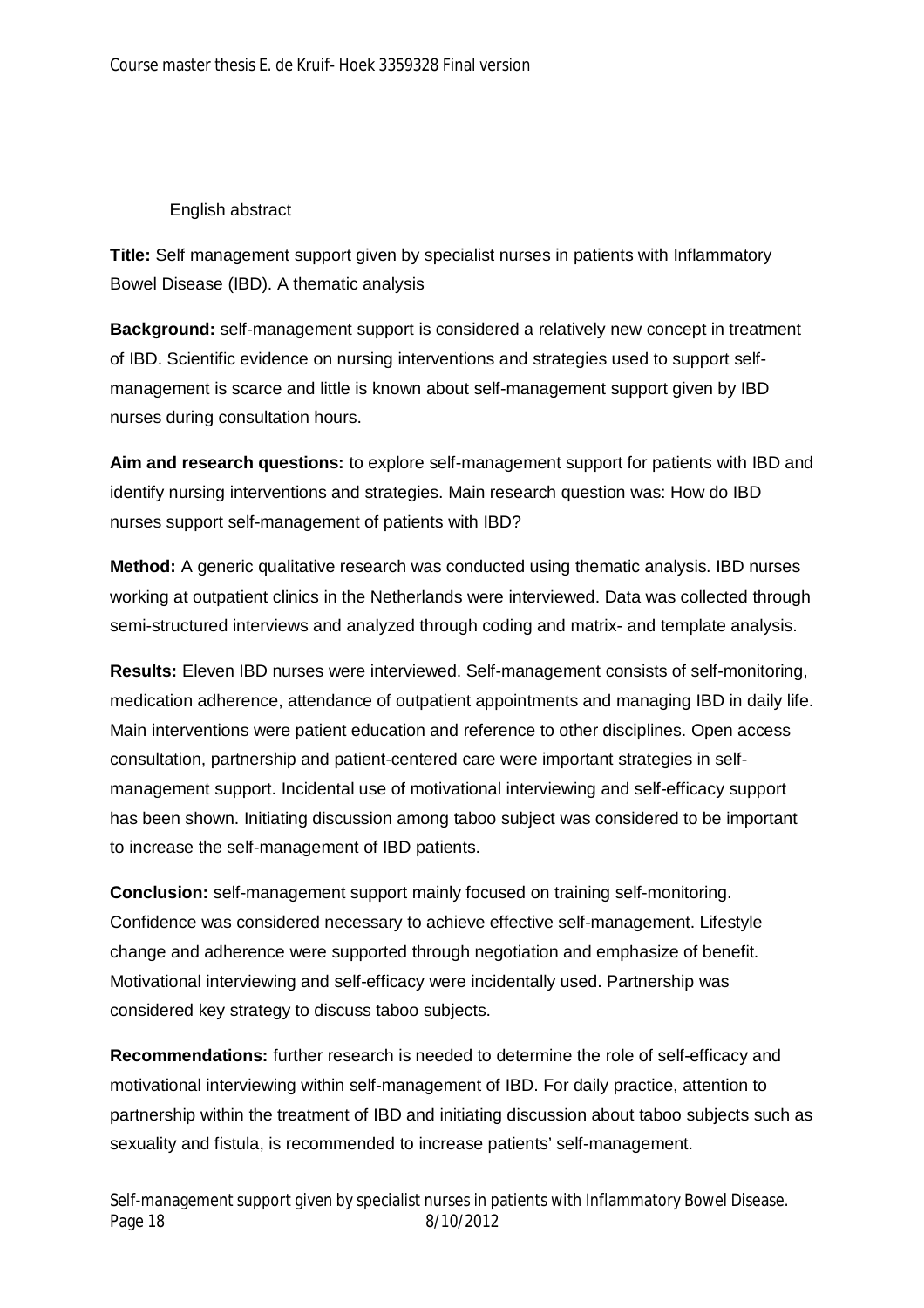**Keywords:** self-management support, nursing, Inflammatory Bowel Disease, outpatient

## Appendixes

| interview guide and topic list during the first three interviews                                                                          |
|-------------------------------------------------------------------------------------------------------------------------------------------|
| About patient population:                                                                                                                 |
| What can you tell about population size, sex, age<br>and duration of having IBD of the IBD patients who visit your consultation<br>hours? |
| How do you maintain contact with IBD patients                                                                                             |
| who receive self management support at your outpatient clinic?                                                                            |
| How do you perform your job during consults concerning:                                                                                   |
| a patient who has recently been diagnosed with IBD?                                                                                       |
| a patient with exacerbated IBD?                                                                                                           |
| a patient in remission?                                                                                                                   |
| What do you emphasize during consultation?                                                                                                |
| How do you support self management during consults with patients?                                                                         |
| what is your perception on self-management support in patients with IBD?                                                                  |
| which opportunities do you perceive for self management support?                                                                          |
| which facilities to support self management are at your disposal?                                                                         |
| Which strategies do you use to support self management?                                                                                   |
| who initiates the discussion?                                                                                                             |
| where do you start?                                                                                                                       |
| how do you support an IBD patient in self management                                                                                      |
| how do you adapt your support                                                                                                             |
| How do you support self management in a period of remission?                                                                              |
| How do you support self management in a period of exacerbation?                                                                           |

How do you notice the influence of your support on a patients' self management?

*Table 1: interview guide*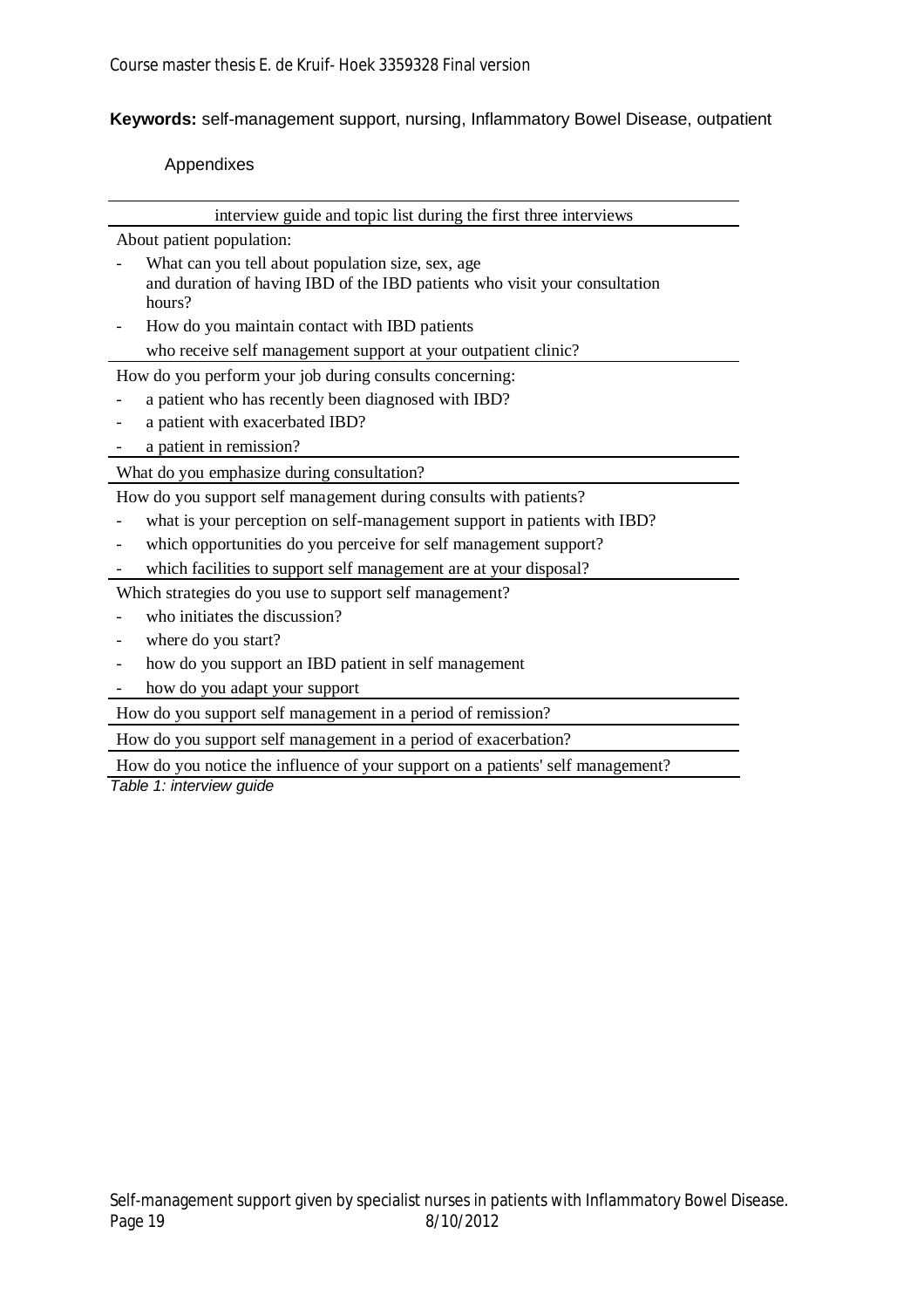| 1. Self-management skills<br>3.1.1.2. Repeated                      |                                    |  |  |
|---------------------------------------------------------------------|------------------------------------|--|--|
| 3.1.1.2.1. Oral<br>1.1. Self-monitoring                             |                                    |  |  |
| 1.1.1. Recognizing disease symptoms                                 | 3.1.1.2.2. Leaflets                |  |  |
| 1.1.2. Interpreting severity of symptoms                            | 3.1.1.2.3. Booklets                |  |  |
| 1.2. Adherence                                                      | 3.1.1.2.4. Internet                |  |  |
| 1.2.1. Medication<br>3.1.2. Reference to disciplines                |                                    |  |  |
| 3.1.3. Reference to CCUVN<br>1.2.2. Lifestyle                       |                                    |  |  |
| 1.2.2.1. Smoking<br>3.2. Strategies                                 |                                    |  |  |
| 1.2.2.2. Alcohol<br>3.2.1. Open access consultation                 |                                    |  |  |
| 1.2.2.3. Structure rest-activity                                    | 3.2.1.1. Coaching self-monitoring  |  |  |
| 1.2.2.4. Food                                                       | 3.2.1.2. Building relationships    |  |  |
| 1.2.3. Attending hospital appointments<br>3.2.2. Partnership        |                                    |  |  |
| 1.2.3.1. Consultation hours<br>3.2.2.1. Nurse attitude              |                                    |  |  |
| 1.2.3.2. Medical checkup                                            | 3.2.2.1.1. Respect                 |  |  |
| 1.2.4. Patients responsibility                                      | 3.2.2.1.2. Empathy                 |  |  |
| 1.3. Management of IBD in daily life                                | 3.2.2.1.3. Taking time / listening |  |  |
| 1.3.1. Food / diet                                                  | carefully                          |  |  |
| 1.3.2. Social activities                                            | 3.2.2.1.4. Non judgment vs.        |  |  |
| 1.3.3. Work $/$ study                                               | criticizing non-                   |  |  |
| 1.3.4. Family life                                                  | adherence                          |  |  |
| 1.3.5. Pregnancy                                                    | 3.2.2.1.5. Advocate                |  |  |
| 1.3.6. Fatigue                                                      | 3.2.2.1.6. Hopeful, positive       |  |  |
| 1.3.7. Social support and relations<br>3.2.3. Patient-centered care |                                    |  |  |
| Factors influencing self-management<br>2.                           | 3.2.3.1. Meeting patients' needs   |  |  |
| 2.1. Disease acceptance                                             | 3.2.3.1.1. Asking for subjects     |  |  |
| 2.2. Self-reliance                                                  | 3.2.3.1.2. Exploring subjects      |  |  |
| 2.2.1. Years experiencing IBD                                       | through conversation               |  |  |
| 2.3. Aversion to medication                                         | 3.2.3.1.3. Bringing up taboo       |  |  |
| 2.4. Negative experiences with adverse                              | subjects                           |  |  |
| effects<br>3.2.3.2. Adjusting                                       |                                    |  |  |
| 3.2.3.2.1.10<br>3. Self-management support                          |                                    |  |  |
| 3.1. Intervention                                                   | 3.2.3.2.2. Knowledge               |  |  |
| 3.1.1. Patient education                                            | 3.2.3.2.3. Life style              |  |  |
| 3.1.1.1. Adjusted                                                   | 3.2.3.2.4. Preferences             |  |  |

*Figure 1:template analysis*